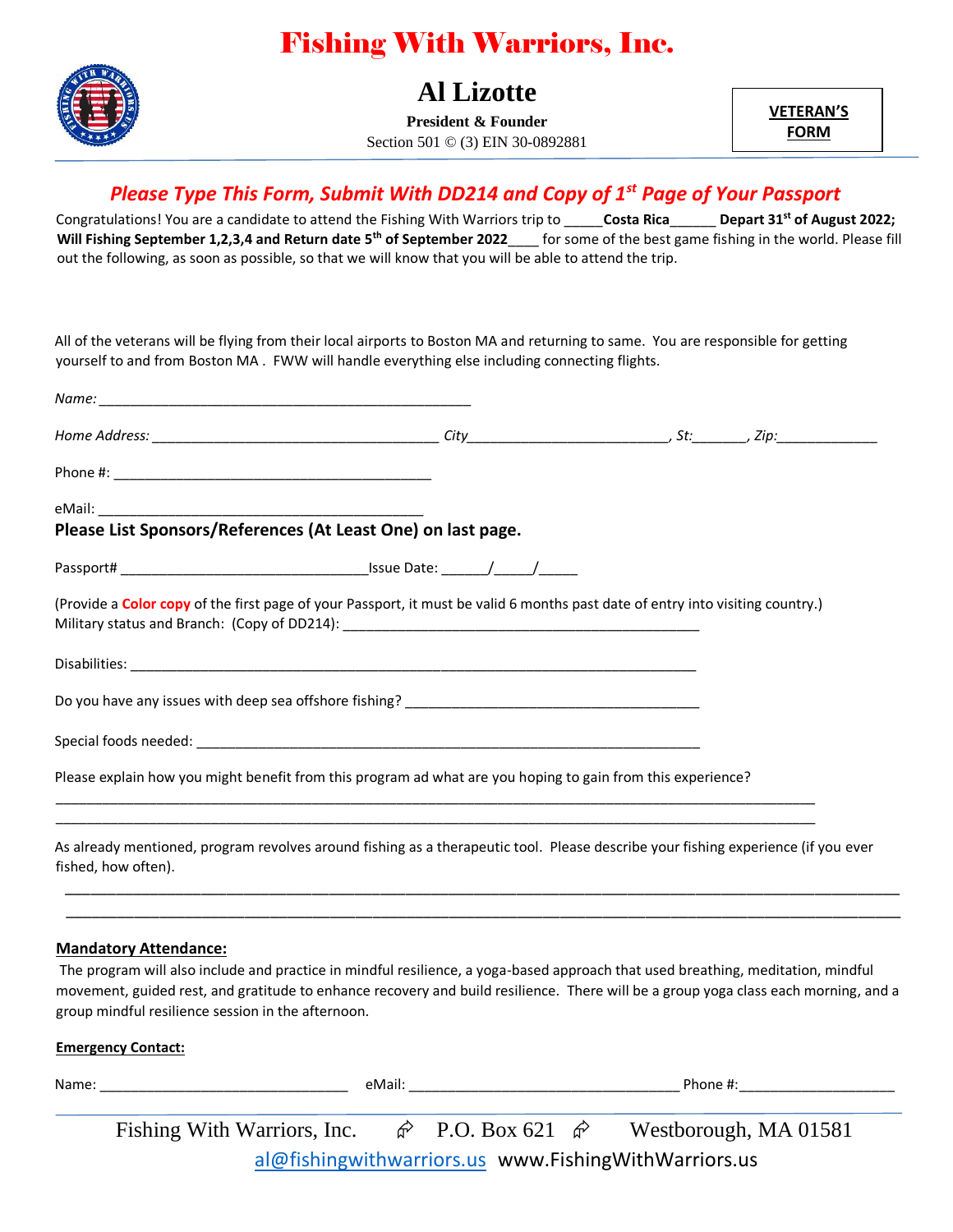# Fishing With Warriors, Inc.



### **Al Lizotte**

**President & Founder** Section 501 © (3) EIN 30-0892881 **VETERAN'S FORM**

There is no cost for the veterans. Once you are enrolled, you just need to get to the designated airport. FFW will provide all ground and air transportation from and back to the designated airport. We provide Fishing Lodge room and board; laundry & housekeeping at the lodge; boat captain; fishing gear; cooler on boat with fruit, water, soda, snacks. Go to Outfitter, for all that information. I understand that although alcoholic beverages will be available for purchase on the trip during meals, drinking if done at all, is expected to be in moderation. This trip is a healing trip.

Yes:\_\_\_\_\_\_\_\_\_\_\_ No: \_\_\_\_\_\_\_\_\_\_\_\_ I understand that all activities will be conducted for all attendees. Veterans are not to venture off in small groups at night to other venues.

Yes: \_\_\_\_\_\_\_\_\_\_\_ No: \_\_\_\_\_\_\_\_\_\_\_\_ I give my permission to include the following information about me in an email to be sent to those attending the trip (please fill in)

Yes: \_\_\_\_\_\_\_\_\_\_\_ No: \_\_\_\_\_\_\_\_\_\_\_\_

I understand that I will be rooming with another veteran:

Yes: which is a set of the No:  $\blacksquare$ 

I give Fishing With Warriors (FWW) permission to use my picture in their promotions

Yes: (With my name) \_\_\_\_\_\_\_ Yes: (Without my name) \_\_\_\_\_\_ No: \_\_\_\_\_

My shirt size: Small \_\_\_\_\_\_ Medium \_\_\_\_\_\_ Large \_\_\_\_\_\_ XL \_\_\_\_\_ XXL

This trip solely for veterans and Ambassadors none of their family members are permitted to join them, family members may join at their expense if they are veterans themselves and all agree depending on availability of rooms. Otherwise veterans will room with another veteran. One of the goals of the trip is to build camaraderie.

Veterans will be chosen for this trip. If there are more deserving candidates, they will be chosen by lottery. Those not chosen will be put into the pool for the next year's trip

Thank You for taking the time in completing this application! **Go to Silver King Lodge in Costa Rica for lodge & Fishing Info**. **https://silverkinglodge.com/**

**You will be responsible for filling out a questionnaire about the trip.**

**You will have to send out hand written Thank You Letter to one of our sponsors with a photograph of your catch. You will have to fill out a truthful testimonial about the trip and what it meant to you. You will need to create a personal Bio with Picture. Include Branch of Service, Family and Work Info**

**(Fishing in Costa Rica is catch and release only. Costa Rica Does Not Allow Transportation of fish out of the country.)**

Printed Name: \_\_\_\_\_\_\_\_\_\_\_\_\_\_\_\_\_\_\_\_\_\_\_\_\_\_\_\_\_\_\_\_\_\_\_\_\_\_\_\_\_\_\_\_\_\_\_\_\_

Signature: \_\_\_\_\_\_\_\_\_\_\_\_\_\_\_\_\_\_\_\_\_\_\_\_\_\_\_\_\_\_\_\_\_\_\_\_\_\_\_\_\_\_\_\_\_\_\_\_\_\_\_\_ Date: \_\_\_\_\_\_\_\_\_\_\_\_\_\_\_\_\_\_\_\_\_\_\_\_\_\_\_

.

Fishing With Warriors, Inc.  $\hat{\varphi}$  P.O. Box 621  $\hat{\varphi}$  Westborough, MA 01581

[al@fishingwithwarriors.us](mailto:al@fishingwithwarriors.us) www.FishingWithWarriors.us